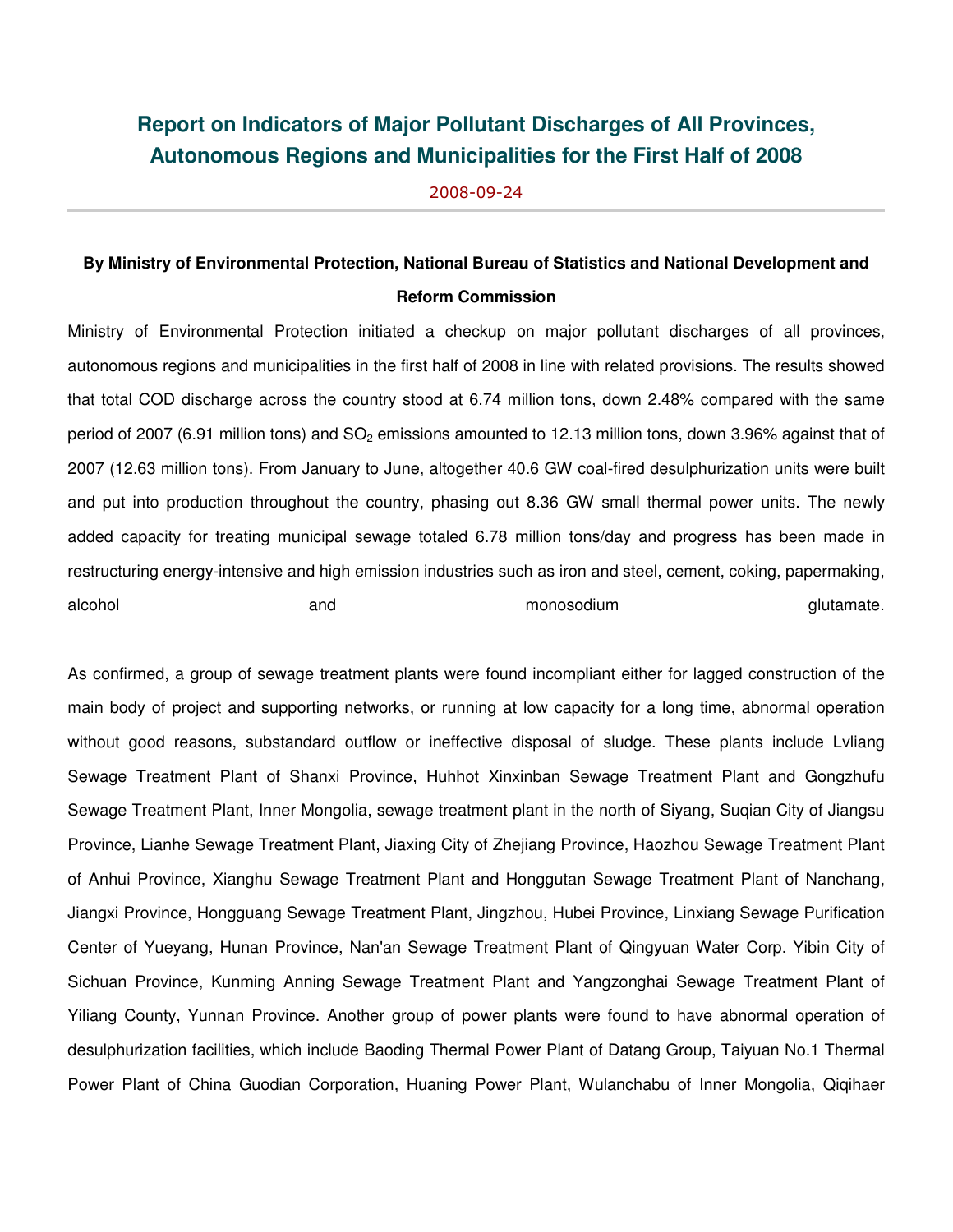Thermal Power Plant of China Huadian Corporation, Wuhan Iron and Power Co., Ltd, Chenzhou Power Plant of China Resources Power Holdings Co., Maoming Ruineng Thermal Power Plant of Guangdong Electric Power Development Co., Laibin Power Plant of Guangxi Fangyuan Electric Power Co., Sichuan Huayingshan Power Plant of China Guodian Corporation. According to related provisions, MEP decided to make above cities and enterprises public and order rectification completed by the end of this year. Provincial environmental protection departments shall report their rectification progress to MEP. Those failed to meet rectification requirements or complete the tasks on time will face temporary suspension of environmental impact assessment of construction projects which may lead to newly increased COD discharge in accordance with provisions of General Work Plan for Energy Conservation and Pollutant Discharge Reduction and Measures for Assessment of Reducing Total Discharges of Major Pollutants. Authorities concerned will withhold desulphurization electricity charges of related power plants and recover the full  $SO<sub>2</sub>$  emission fees in line with Administrative Measures on Desulphurization Electricity Charge and Operation of Desulphurization Facilities of Coal-fired Power Units (provisional) (NDRC Pricing No. [2007]1176).

|                 |            |            | COD (10,000 tons)                                                | $SO2$ (10,000 tons) |            |                                                                  |
|-----------------|------------|------------|------------------------------------------------------------------|---------------------|------------|------------------------------------------------------------------|
| <b>Province</b> | H1<br>2007 | H1<br>2008 | <b>Margin</b><br>between H1<br>2008 and H1<br>$2007$ ( $\pm\%$ ) | H1<br>2007          | H1<br>2008 | <b>Margin</b><br>between H1<br>2008 and H1<br>$2007$ ( $\pm\%$ ) |
| <b>Beijing</b>  | 5.29       | 5.09       | $-3.82$                                                          | 8.52                | 7.42       | $-12.94$                                                         |
| Tianjin         | 7.3        | 7.24       | $-0.82$                                                          | 12.82               | 12.78      | $-0.29$                                                          |
| Hebei           | 29.46      | 28.43      | $-3.48$                                                          | 82.28               | 78.82      | $-4.21$                                                          |
| Shanxi          | 19.18      | 18.95      | $-1.21$                                                          | 74.38               | 71.51      | $-3.86$                                                          |
| Inner Mongolia  | 13         | 12.87      | $-1.01$                                                          | 70.79               | 70.45      | $-0.49$                                                          |
| Liaoning        | 31.56      | 30.3       | $-4$                                                             | 57.57               | 54.74      | $-4.91$                                                          |
| Jilin           | 18.14      | 16.95      | $-6.57$                                                          | 19.29               | 18.61      | $-3.52$                                                          |
| Heilongjiang    | 26.18      | 25.9       | $-1.08$                                                          | 26.83               | 26.58      | $-0.93$                                                          |
| Shanghai        | 15.52      | 15.09      | $-2.77$                                                          | 25.2                | 24.25      | $-3.75$                                                          |
| Jiangsu         | 48.33      | 46.71      | $-3.35$                                                          | 63.21               | 59.92      | $-5.21$                                                          |
| Zhejiang        | 30.23      | 29.32      | -3                                                               | 45.29               | 42.69      | $-5.75$                                                          |
| Anhui           | 22.46      | 22.09      | $-1.65$                                                          | 27.87               | 27.42      | $-1.63$                                                          |
| Fujian          | 20.01      | 19.76      | $-1.26$                                                          | 20.14               | 19.81      | $-1.63$                                                          |
| Jiangxi         | 22.09      | 21.82      | $-1.22$                                                          | 26.95               | 25.2       | $-6.49$                                                          |

**Major Pollutant Discharges of All Provinces, Autonomous Regions and Municipalities in the First Half of 2008**